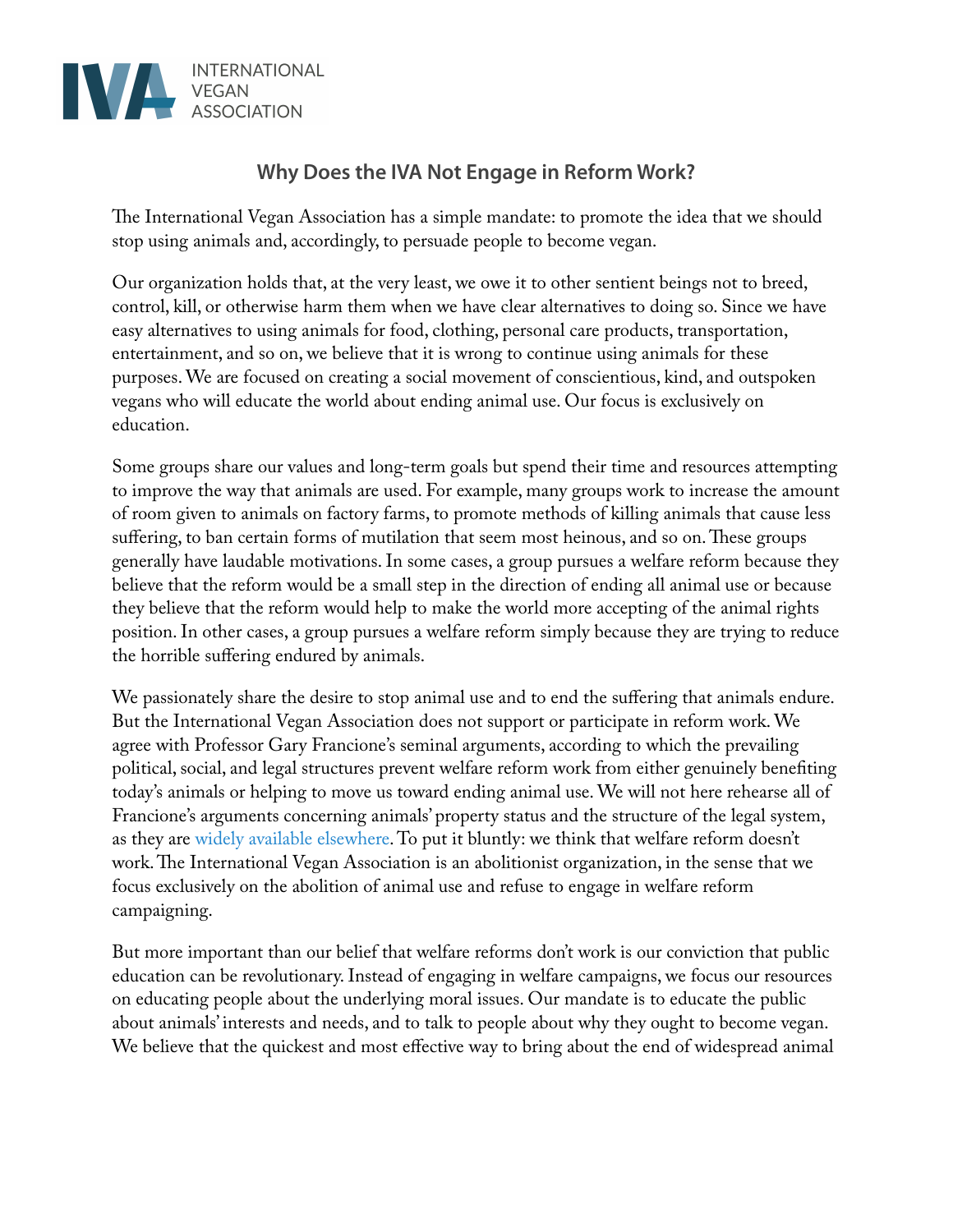effective way to bring about the end of widespread animal use is to do consciousness-raising work that leads individuals to abstain from participating in animal use.

Although Professor Francione's detailed research has convinced many thousands of people, not everyone has accepted that animal rights advocates should stop engaging in welfare reform work. Some advocates who are supportive of reform work are critical of groups (like the IVA) who choose to focus exclusively on education. We need to address those advocates.

▪︎ ▪︎ ▪︎

In recent years, a lot of time has been spent debating whether there have been *any* successful welfare reforms–whether there have been *any* regulatory efforts that have improved animals' lives or otherwise made a positive contribution to the movement. The debates have a well-rehearsed structure. First, a supporter of welfare work offers an example of a welfare reform (normally outside of the North America) that appears to help animals and which was brought about due to the efforts of animal advocates. In response, the abolitionist questions whether the reform does or will actually help any animals. The abolitionist notes that a tremendous number of welfare reforms are never enacted, are repealed, or are never followed. But even setting these concerns aside, the abolitionist asks: are any animals' lives appreciably better, from the standpoint of the animals themselves, if the reform is in place? The welfarist and the abolitionist may disagree about the answer to this question. The abolitionist points out that a minor treatment modifcation within a lifetime of confnement and suffering is all but meaningless to the wellbeing of the animals in question. The reformist says that welfare changes make animals' lives go better, even if only slightly.

As this issue partly depends on empirical considerations, agreement is rarely reached. At this point, the focus of the debate often changes. For the sake of argument, the abolitionist critic reminds the reformist that even if the reform had made some animals' lives marginally better in some small way, this would not begin to show that animal rights advocates should have pursued the reform. The abolitionist has a number of concerns in mind. To name just a few: (i) the reform, in the absence of uncompromising vegan education, is likely to make consumers feel better about using animals, (ii) the reform is likely to reinforce the idea that animals are ultimately just economic commodities, making it even more difficult to achieve real gains in the future, (iii) the reform might have come about just the same (or perhaps even sooner) if we had all advocated for veganism and watched industry react to our demands, (iv) the reform takes precious energy, time and money away from promising pursuits that would not be undertaken without us, and so on.

The defender of reform work retorts that these are not points that can be definitively proven: we cannot know with certainty that the reform in question misguides consumers, or hinders the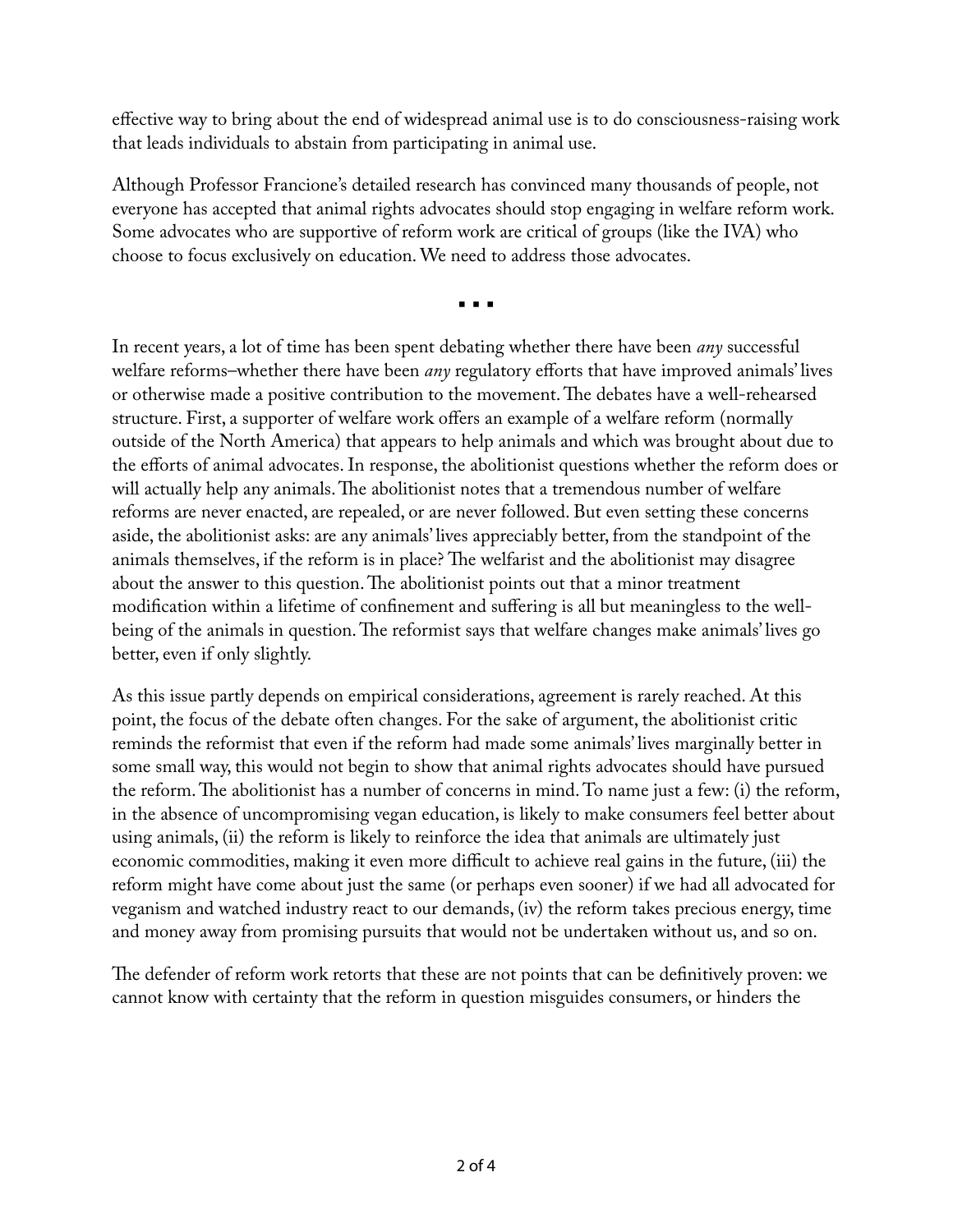consumers, or hinders the future of our movement, or could have been brought about through other means, or squanders resources. To the abolitionist, this response seems like a refusal to accept common sense.

The debate about the reform in question normally trails off at this point. The proponent of the welfare reform is left saying "well, it was better than nothing" and the abolitionist is left saying "no, it really wasn't."

The International Vegan Association, and many other abolitionists, would be happy to move beyond this typical back-and-forth dialogue. In our view, the question "Is it really *impossible* for there to be a worthwhile welfare reform?" is not a helpful or progressive one. If the proponent of welfare reform will maintain her position unless it can be proven that worthwhile welfare reform efforts are impossible, then the discussion is bound to be fruitless. Although there is no history of worthwhile reform work, and although reform work is fawed by design, there is no way to prove that there could never, under any circumstances, be a valuable welfare reform campaign. Indeed, Professor Francione has never aspired to show that worthwhile welfare work is in-principle impossible, as if a positive welfarist effort would violate the fundamental laws of nature. Instead, his research demonstrates that there are massive and systematic barriers to meaningful welfare reform and that these barriers make spending time and money on welfare reform unwise. This is the only proof we need to look in a different direction.

The progressive question is not "Is it really impossible for there to be a worthwhile welfare reform?" but rather "What is the best way forward?" Francione's research paints a picture that could not be clearer: welfare reforms are not the way forward. Few people have even attempted to challenge Francione's fndings holistically. It is telling that proponents of welfare reform are forced to seek out and selectively defend highly specifc instances of reform work from the many thousands of reformist campaigns and measures undertaken in recent decades. And the fact that they can offer only a shaky defense of these cherry-picked examples is cause for deep skepticism.

The International Vegan Association believes that building a transformative social movement is the best way forward. We do not focus on education only because we believe that welfare reforms are defective (though we do believe that). Instead, we focus on education because we believe that consciousness-raising educational work can and will change the world. The International Vegan Association is built out of volunteers who believe that all animal use is wrong regardless of how "humanely" it is done and who are committed to unequivocally spreading that message. We believe that we must strike at the moral roots of the problem, that we must set the terms of the public discussion, and that we must help to show others that we should all stop using animals. We have a positive and ambitious agenda.